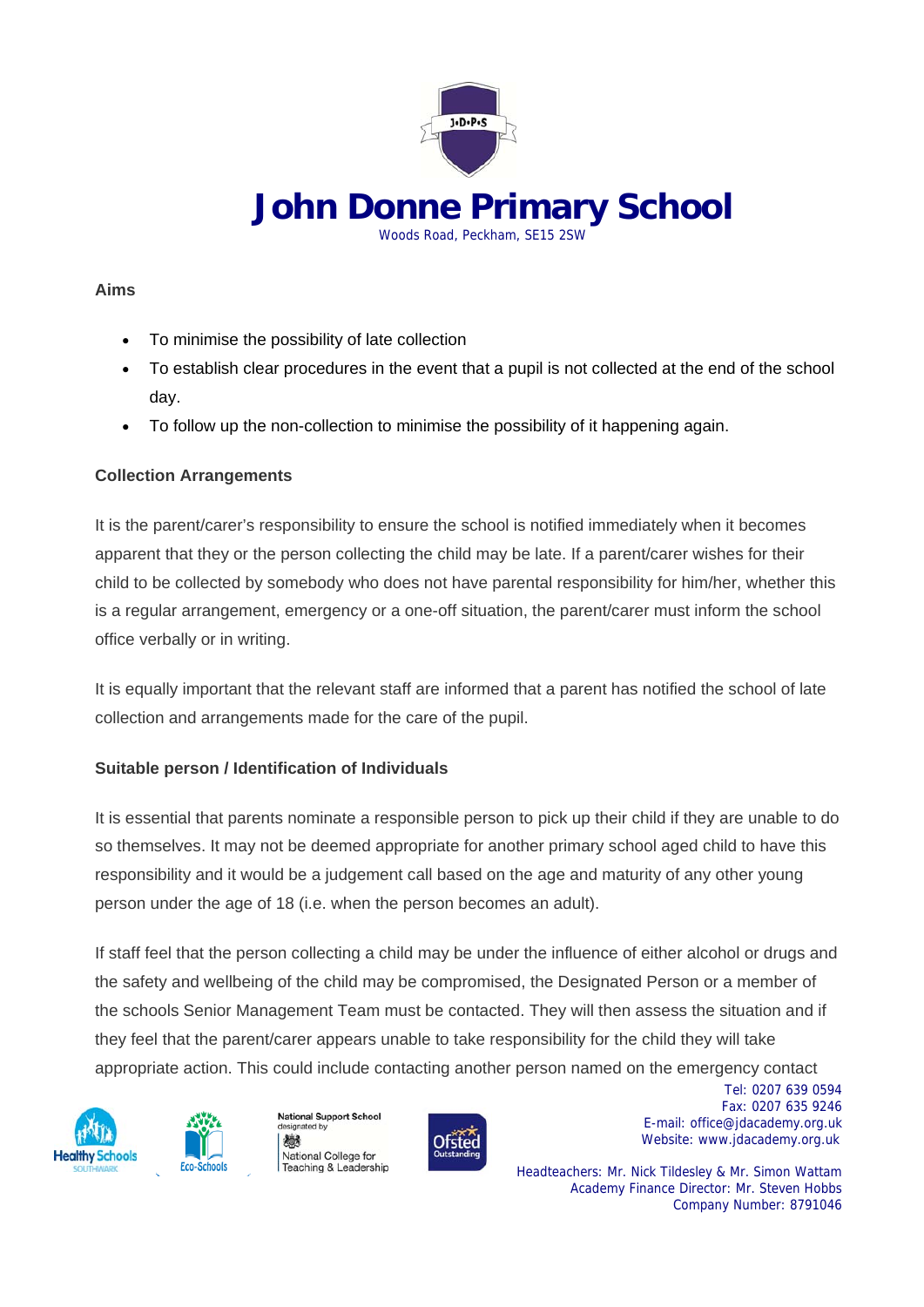list or suitable member of the family to collect the child. If another emergency contact or family member is not available then Children's Social Care or the Police may need to be contacted.

### **Relationship breakdown of parents / guardians**

The school has a clearly defined procedure which is followed in the event of the relationship between a child's parents or guardians breaking down.

Unless there is a court order, of which the school must have a copy, or there are any identified child protection issues preventing one parent's contact with a child, we are unable to deny access.

### **Procedure to be followed if a pupil is not collected**

John Donne Primary School recognises that it has a statutory duty to safeguard and promote the welfare of pupils and that this duty extends to having arrangements in place for dealing with children who are not collected at the end of a school day, or at the end of an authorised activity.

On admission to the school, parents should supply:

- Names and full addresses of parents/carers (and confirmation of parental responsibility);
- Home and work telephone numbers:
- Mobile phone numbers, where appropriate;
- Two emergency contacts who may be called in the event of the parents/carers being unobtainable or in the case of an emergency.

It is the responsibility of the parent/carer to ensure this information is updated annually or whenever circumstances change.

The protocol is highlighted in the school's Newsletter at the beginning of the new school year and this policy can be accessed via the school website.

If a pupil is not collected at the end of the school day, or after attending after school clubs, it is important to establish with the pupil what their understanding of the arrangement was and try to contact anyone on the child's emergency contact list if parents are unavailable.

The teacher or appropriate member of staff is to:

- 1. Check whether the child is usually in an after school activity that night and have just forgotten to attend (where applicable).
- 2. Check with office staff to see whether a phone call or note has been received.
- 3. If a parent has not made contact or arrived by 3.30.p.m. or 15 minutes after the end of an after school club, the school will make every effort to contact the parent. If the parent cannot be reached the emergency contacts provided will also be called. Contact numbers are kept in the school office and the headteacher's office. Please ensure that the office staff are aware that you are trying to contact a parent. The after school club will also have a register containing all contact details including parents and emergency contact numbers.